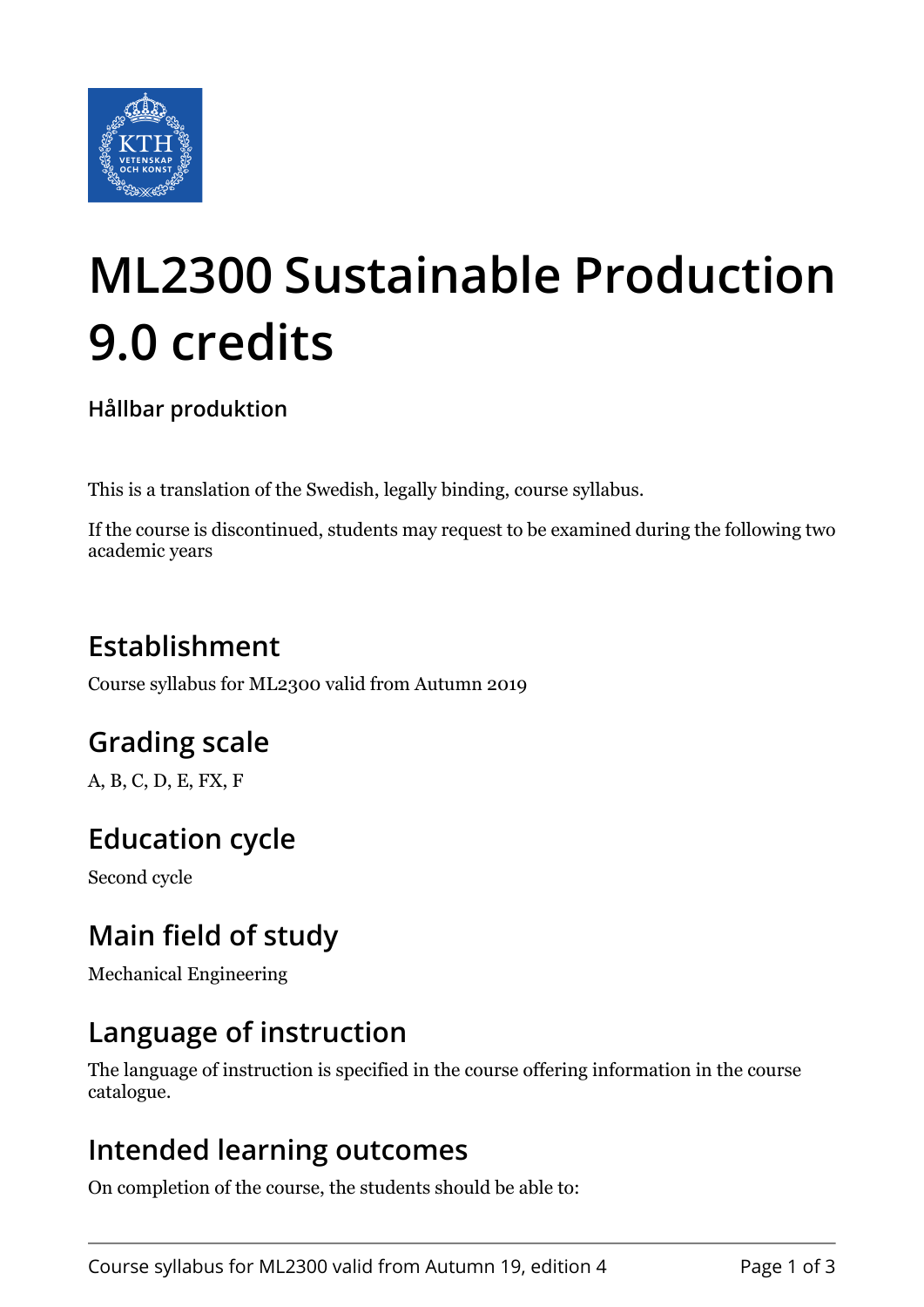- describe how the different subject areas production management, production logistics and industrial operational reliability relate to sustainable production development
- account for motives, driving forces and obstacles for sustainable production
- explain and analyse the sustainable production system where environmental aspects and other sustainability aspects have connections to the system components and relations
- evaluate, analyse and compare alternatives for development of production, considering economic, environmental and social sustainability, based on established methods and tools
- relate a sustainable production to sustainability aspects regarding product supply chains and transport
- discuss the role of production for an increased life-cycle perspective and circular material and energy flows

#### **Course contents**

- Dynamics in value creation and sustainability
- Theory and practice of sustainable production
- Planning, operation and evaluation of sustainable production system
- Environmentally conscious process design
- Relation between the product, the production and the supply chains for sustainable production
- Selected subjects in sustainable production: Production Management for sustainable Production/ T he role of logistics in sustainable production/ Industrial operational reliability and robustness for sustainable production/The relation between production and circular economy: Material flow and energy flow

## **Specific prerequisites**

Completed course ML1503 Industrial systems, 6 credits or the equivalent.

Completed course Bachelor thesis, 15 credits or the equivalent.

## **Examination**

- INL1 Assignment, 3.0 credits, grading scale: A, B, C, D, E, FX, F
- TEN1 Written exam, 3.0 credits, grading scale: A, B, C, D, E, FX, F
- ÖVN1 Exercises, 3.0 credits, grading scale: P, F

Based on recommendation from KTH's coordinator for disabilities, the examiner will decide how to adapt an examination for students with documented disability.

The examiner may apply another examination format when re-examining individual students.